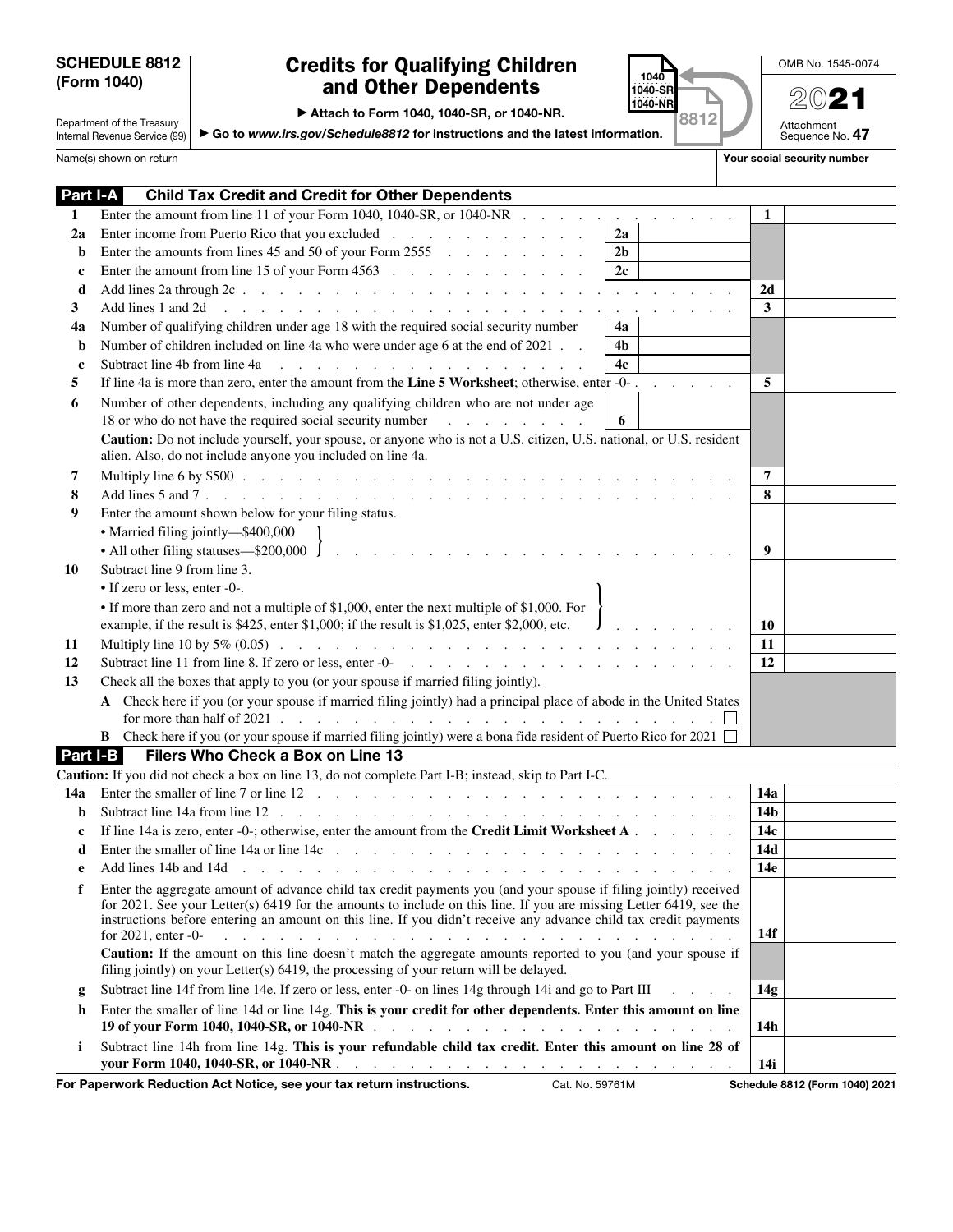|           | Schedule 8812 (Form 1040) 2021                                                                                                                                                                                                                                                                                                                                                                                                                                                                                                                                                                                         | Page 2          |
|-----------|------------------------------------------------------------------------------------------------------------------------------------------------------------------------------------------------------------------------------------------------------------------------------------------------------------------------------------------------------------------------------------------------------------------------------------------------------------------------------------------------------------------------------------------------------------------------------------------------------------------------|-----------------|
|           | Part I-C<br>Filers Who Do Not Check a Box on Line 13                                                                                                                                                                                                                                                                                                                                                                                                                                                                                                                                                                   |                 |
|           | Caution: If you checked a box on line 13, do not complete Part I-C.                                                                                                                                                                                                                                                                                                                                                                                                                                                                                                                                                    |                 |
| 15a       | Enter the amount from the Credit Limit Worksheet A<br>$\mathcal{L}$ . The state of the state of the state of the state of the state of the state of the state of the state of the state of the state of the state of the state of the state of the state of the state of the state of th                                                                                                                                                                                                                                                                                                                               | 15a             |
| b         | Enter the smaller of line 12 or line 15a<br>the contract of the contract of the contract of the contract of the contract of the contract of the contract of                                                                                                                                                                                                                                                                                                                                                                                                                                                            | 15 <sub>b</sub> |
|           | Additional child tax credit. Complete Parts II-A through II-C if you meet each of the following items.                                                                                                                                                                                                                                                                                                                                                                                                                                                                                                                 |                 |
|           | 1. You are not filing Form 2555.                                                                                                                                                                                                                                                                                                                                                                                                                                                                                                                                                                                       |                 |
|           | 2. Line 4a is more than zero.                                                                                                                                                                                                                                                                                                                                                                                                                                                                                                                                                                                          |                 |
|           | 3. Line 12 is more than line 15a.                                                                                                                                                                                                                                                                                                                                                                                                                                                                                                                                                                                      |                 |
| c         | If you completed Parts II-A through II-C, enter the amount from line 27; otherwise, enter -0-                                                                                                                                                                                                                                                                                                                                                                                                                                                                                                                          | 15c             |
| d         | $\mathbf{r}$ , and $\mathbf{r}$ , and $\mathbf{r}$ , and $\mathbf{r}$ , and $\mathbf{r}$ , and $\mathbf{r}$<br>Add lines 15b and 15c<br>$\sim$<br>and the contract of the contract of the contract of the contract of the contract of the contract of the contract of the contract of the contract of the contract of the contract of the contract of the contract of the contra                                                                                                                                                                                                                                       | 15d             |
| e         | Enter the aggregate amount of advance child tax credit payments you (and your spouse if filing jointly) received<br>for 2021. See your Letter(s) 6419 for the amounts to include on this line. If you are missing Letter 6419, see the<br>instructions before entering an amount on this line. If you didn't receive any advance child tax credit payments<br>and a complete that the complete that the complete theory of the complete the complete that the complete the complete the complete the complete the complete the complete the complete the complete the complete the complete<br>for $2021$ , enter $-0$ | 15e             |
|           | Caution: If the amount on this line doesn't match the aggregate amounts reported to you (and your spouse if                                                                                                                                                                                                                                                                                                                                                                                                                                                                                                            |                 |
|           | filing jointly) on your Letter(s) 6419, the processing of your return will be delayed.                                                                                                                                                                                                                                                                                                                                                                                                                                                                                                                                 |                 |
| f         | Subtract line 15e from line 15d. If zero or less, enter -0- on lines 15f through 15h and go to Part III                                                                                                                                                                                                                                                                                                                                                                                                                                                                                                                | 15f             |
| g         | Enter the smaller of line 15b or line 15f. This is your nonrefundable child tax credit and credit for other                                                                                                                                                                                                                                                                                                                                                                                                                                                                                                            |                 |
|           | dependents. Enter this amount on line 19 of your Form 1040, 1040-SR, or 1040-NR.                                                                                                                                                                                                                                                                                                                                                                                                                                                                                                                                       | 15g             |
| h         | Subtract line 15g from line 15f. This is your additional child tax credit. Enter this amount on line 28 of your                                                                                                                                                                                                                                                                                                                                                                                                                                                                                                        |                 |
|           | Form 1040, 1040-SR, or 1040-NR<br>$\mathcal{L}_{\mathcal{A}}$ . The contribution of the contribution of the contribution of the contribution of                                                                                                                                                                                                                                                                                                                                                                                                                                                                        | 15h             |
| Part II-A | Additional Child Tax Credit (use only if completing Part I-C)                                                                                                                                                                                                                                                                                                                                                                                                                                                                                                                                                          |                 |
|           | Caution: If you file Form 2555, do not complete Parts II-A through II-C; you cannot claim the additional child tax credit.                                                                                                                                                                                                                                                                                                                                                                                                                                                                                             |                 |
|           | Caution: If you checked a box on line 13, do not complete Parts II-A through II-C; you cannot claim the additional child tax credit.                                                                                                                                                                                                                                                                                                                                                                                                                                                                                   |                 |
| 16a       | Subtract line 15b from line 12. If zero, skip Parts II-A and II-B and enter -0- on line 27                                                                                                                                                                                                                                                                                                                                                                                                                                                                                                                             | <b>16a</b>      |
| b         | Number of qualifying children under 18 with the required social security number: x \$1,400.                                                                                                                                                                                                                                                                                                                                                                                                                                                                                                                            |                 |
|           | Enter the result. If zero, skip Parts II-A and II-B and enter -0- on line 27                                                                                                                                                                                                                                                                                                                                                                                                                                                                                                                                           | 16b             |
|           | <b>TIP:</b> The number of children you use for this line is the same as the number of children you used for line 4a.                                                                                                                                                                                                                                                                                                                                                                                                                                                                                                   |                 |
| 17        |                                                                                                                                                                                                                                                                                                                                                                                                                                                                                                                                                                                                                        | 17              |
| 18a       | 18a<br>Nontaxable combat pay (see instructions).<br>18b                                                                                                                                                                                                                                                                                                                                                                                                                                                                                                                                                                |                 |
| b<br>19   | Is the amount on line 18a more than \$2,500?                                                                                                                                                                                                                                                                                                                                                                                                                                                                                                                                                                           |                 |
|           | $\Box$ No. Leave line 19 blank and enter -0- on line 20.                                                                                                                                                                                                                                                                                                                                                                                                                                                                                                                                                               |                 |
|           | <b>Example 18.</b> Yes. Subtract \$2,500 from the amount on line 18a. Enter the result $\qquad \qquad$<br>-19                                                                                                                                                                                                                                                                                                                                                                                                                                                                                                          |                 |
| 20        | Multiply the amount on line 19 by $15\%$ (0.15) and enter the result $\ldots$                                                                                                                                                                                                                                                                                                                                                                                                                                                                                                                                          | 20              |
|           | Next. On line 16b, is the amount \$4,200 or more?                                                                                                                                                                                                                                                                                                                                                                                                                                                                                                                                                                      |                 |
|           | $\Box$ No. If line 20 is zero, enter -0- on line 15c. Otherwise, skip Part II-B and enter the <b>smaller</b> of line 17 or line                                                                                                                                                                                                                                                                                                                                                                                                                                                                                        |                 |
|           | 20 on line 27.                                                                                                                                                                                                                                                                                                                                                                                                                                                                                                                                                                                                         |                 |
|           | <b>EXECUTE:</b> Yes. If line 20 is equal to or more than line 17, skip Part II-B and enter the amount from line 17 on line 27.<br>Otherwise, go to line 21.                                                                                                                                                                                                                                                                                                                                                                                                                                                            |                 |
| Part II-B | Certain Filers Who Have Three or More Qualifying Children                                                                                                                                                                                                                                                                                                                                                                                                                                                                                                                                                              |                 |
| 21        | Withheld social security, Medicare, and Additional Medicare taxes from Form(s) W-2,                                                                                                                                                                                                                                                                                                                                                                                                                                                                                                                                    |                 |
|           | boxes 4 and 6. If married filing jointly, include your spouse's amounts with yours. If                                                                                                                                                                                                                                                                                                                                                                                                                                                                                                                                 |                 |
|           | your employer withheld or you paid Additional Medicare Tax or tier 1 RRTA taxes, see<br>instructions<br>and the companion of the companion of the companion of the companion<br>21                                                                                                                                                                                                                                                                                                                                                                                                                                     |                 |
|           |                                                                                                                                                                                                                                                                                                                                                                                                                                                                                                                                                                                                                        |                 |
| 22        | Enter the total of the amounts from Schedule 1 (Form 1040), line 15; Schedule 2 (Form<br>1040), line 5; Schedule 2 (Form 1040), line 6; and Schedule 2 (Form 1040), line 13.<br>22                                                                                                                                                                                                                                                                                                                                                                                                                                     |                 |
| 23        | Add lines 21 and 22 $\ldots$ $\ldots$ $\ldots$ $\ldots$ $\ldots$ $\ldots$ $\ldots$ $\ldots$ $\ldots$<br>23                                                                                                                                                                                                                                                                                                                                                                                                                                                                                                             |                 |
| 24        | 1040 and                                                                                                                                                                                                                                                                                                                                                                                                                                                                                                                                                                                                               |                 |
|           | 1040-SR filers: Enter the total of the amounts from Form 1040 or 1040-SR, line 27a,                                                                                                                                                                                                                                                                                                                                                                                                                                                                                                                                    |                 |
|           | and Schedule 3 (Form 1040), line 11.                                                                                                                                                                                                                                                                                                                                                                                                                                                                                                                                                                                   |                 |
|           | <b>1040-NR filers:</b> Enter the amount from Schedule 3 (Form 1040), line 11.<br>24                                                                                                                                                                                                                                                                                                                                                                                                                                                                                                                                    |                 |
| 25        | Subtract line 24 from line 23. If zero or less, enter -0-                                                                                                                                                                                                                                                                                                                                                                                                                                                                                                                                                              | 25              |
| 26        |                                                                                                                                                                                                                                                                                                                                                                                                                                                                                                                                                                                                                        | 26              |
|           | Next, enter the smaller of line 17 or line 26 on line 27.                                                                                                                                                                                                                                                                                                                                                                                                                                                                                                                                                              |                 |
| Part II-C | <b>Additional Child Tax Credit</b>                                                                                                                                                                                                                                                                                                                                                                                                                                                                                                                                                                                     |                 |
| 27        | Enter this amount on line 15c                                                                                                                                                                                                                                                                                                                                                                                                                                                                                                                                                                                          | 27              |

Schedule 8812 (Form 1040) 2021